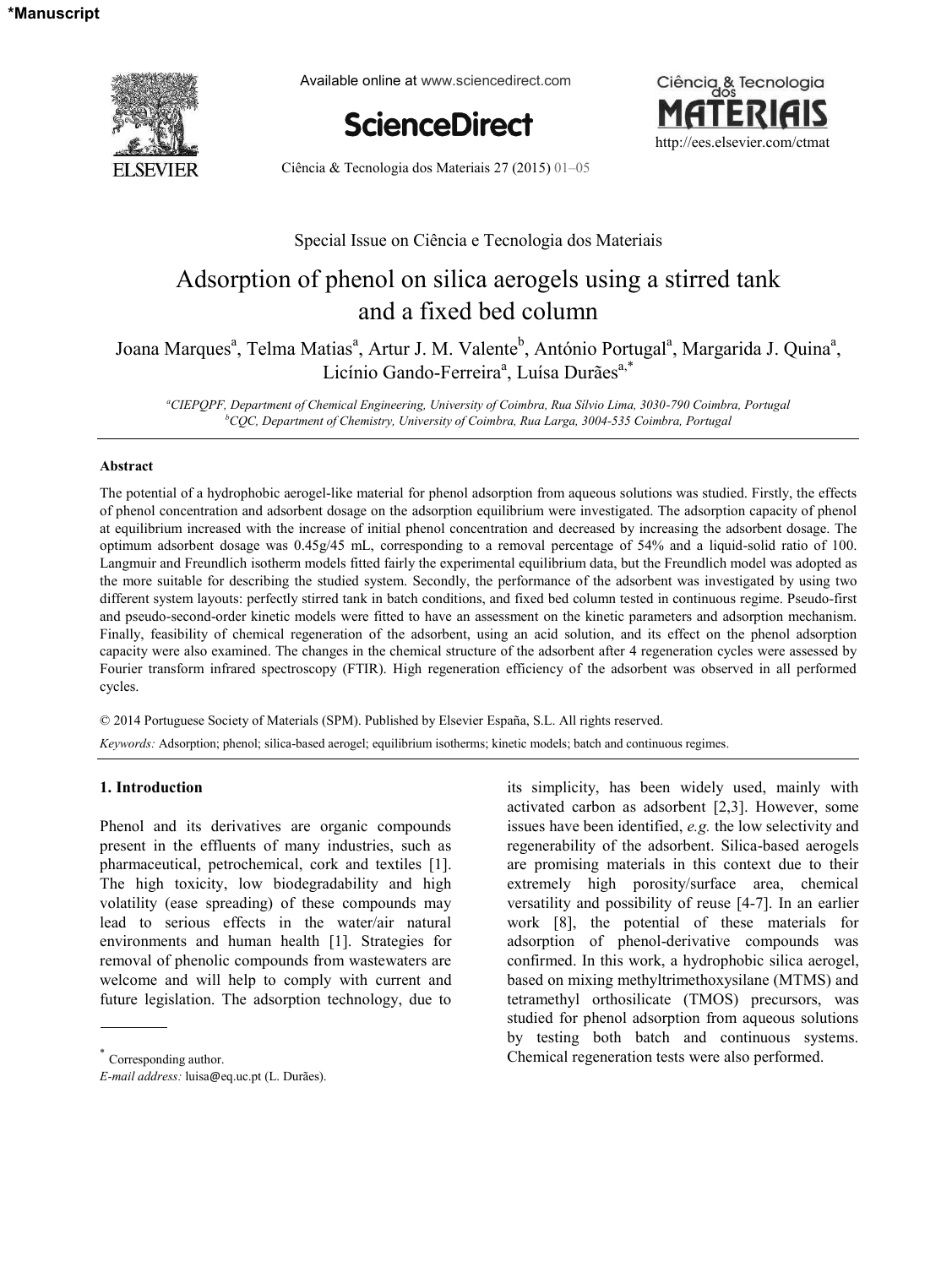## **2. Materials and methods**

#### *2.1. Materials*

For the synthesis of the silica aerogel-like material, TMOS ( $\geq$ 98), MTMS ( $\geq$ 98%) and NH<sub>4</sub>OH (25% NH<sub>3</sub>) in  $H_2O$ ) were purchased from Sigma-Aldrich. Ethanol (≥99.8%, EtOH) was obtained from Fisher. All reagents were used without further purification.

To prepare the synthetic effluent and elution solution, analytical grade phenol (99%) and HCl (37%) were obtained from Aldrich. All experiments used deionized water of high purity (from *Millipore* ultrapure water system). Before the tests, the aerogel-like adsorbent was ground and passed through two sieves to retain the particle sizes in the range 74-250 μm.

## *2.2. Synthesis of the aerogel-like material*

The preparation of the silica-based adsorbent followed the procedure described in an earlier work [8]. Briefly, MTMS e TMOS precursors were diluted in an EtOH/H<sub>2</sub>O mixture and an alkaline solution of NH4OH (1M) was added, under stirring. The resultant sol was transferred to test tubes and aged during five days at 27°C. The molar ratio of MTMS:TMOS was 0.8:0.2. The gels were dried by ambient pressure drying (APD), evaporating the solvents in an oven [8].

# *2.3. Aerogel-like material characterization*

FTIR spectroscopy was performed on a *Jasco FT/IR 4200* equipment. The spectra were obtained in the KBr mode, using KBr pellets composed by 80 mg of KBr and 0.2-0.3 mg of the sample, in a wave number range of 400-4000  $\text{cm}^{-1}$  and resolution of 4  $\text{cm}^{-1}$ .

Contact angle measurements were performed with water droplets in a *Dataphysics model OCA 20* apparatus to assess the hydrophobicity of the aerogel.

Helium picnometry (*Micromeritics*, *Accupyc 1330*) was applied to measure the skeletal density of the silica-based material. The bulk density was obtained by the measurement of mass and volume of regular pieces of aerogel. By combining the skeletal and bulk densities it was possible to evaluate the porosity.

The specific surface area and average pore size were obtained by nitrogen gas adsorption, with BET theory and NLDFT method, respectively, using *Autosorb iQ-MP* equipment, from *Quatachrome Instruments*. Previous degasification of the samples was performed in a vacuum oven at 50ºC, during 3 days, and also in the equipment.

The properties and aspect of the adsorbent are shown in Table 1.

Table 1. Properties and aspect of the adsorbent.

| Bulk density ( $kg \, \text{m}^{-3}$ ) | $154 + 14$  |  |
|----------------------------------------|-------------|--|
| Contact Angle (°)                      | $148 \pm 3$ |  |
| BET surface area $(m^2 g^{-1})$        | $569 \pm 1$ |  |
| Porosity $(\% )$                       | 86.7        |  |
| Average pore size (nm)                 | 14          |  |

#### *2.4. Adsorption equilibrium and kinetic tests*

The phenol concentration was determined by measuring UV absorbance at 270 nm wavelength using a UV-Vis spectrophotometer (*PG Instruments* – Model *T70*). Quartz glass cells (Hellma) of 10 mm path length were used.

### *2.4.1. Phenol adsorption equilibrium*

Equilibrium isotherm of phenol on the aerogel was determined through batch experiments. Initial concentrations of phenol varied in the range 50-500 mg  $L^{-1}$ . A mass of 0.09 g of adsorbent was added into glass bottles (50 mL) containing 45 mL of each solution. These flasks were rotated at 16 rpm in a shaker (*Heidolph* – *REAX 20*) at room temperature (RT), and supernatant aliquots were collected after 24 h of contact time and filtered through a 0.45 μm filter before analysis.

In order to investigate the effect of liquid-solid ratio on the adsorption process, several adsorbent dosages were tested (0.09-0.9 g/45mL) with an initial phenol concentration of 100 mg  $L^{-1}$ . These experiments were carried out under the same conditions as described above. All tests were performed in two replicates.

The adsorption performance of the silica aerogel towards phenol was evaluated by equations (1,2).

$$
Removal(\%) = \frac{c_0 - c_e}{c_0} \times 100
$$
 (1)

$$
q_{\rm e} = \frac{(c_0 - c_{\rm e})V}{m} \tag{2}
$$

where  $C_0$  and  $C_e$  (mg  $L^{-1}$ ) are the concentrations of phenol initially and at equilibrium, respectively, *V*(L) is the volume of the solution,  $m$  (g) is the mass of adsorbent, and  $q_e$  (mg  $g^{-1}$ ) is the phenol uptake, expressed as phenol removal per unit mass of aerogel. In this work, the Langmuir and Freundlich isotherm models were used to describe the relationship between the adsorption capacity and the corresponding

equilibrium concentration in the solution [8].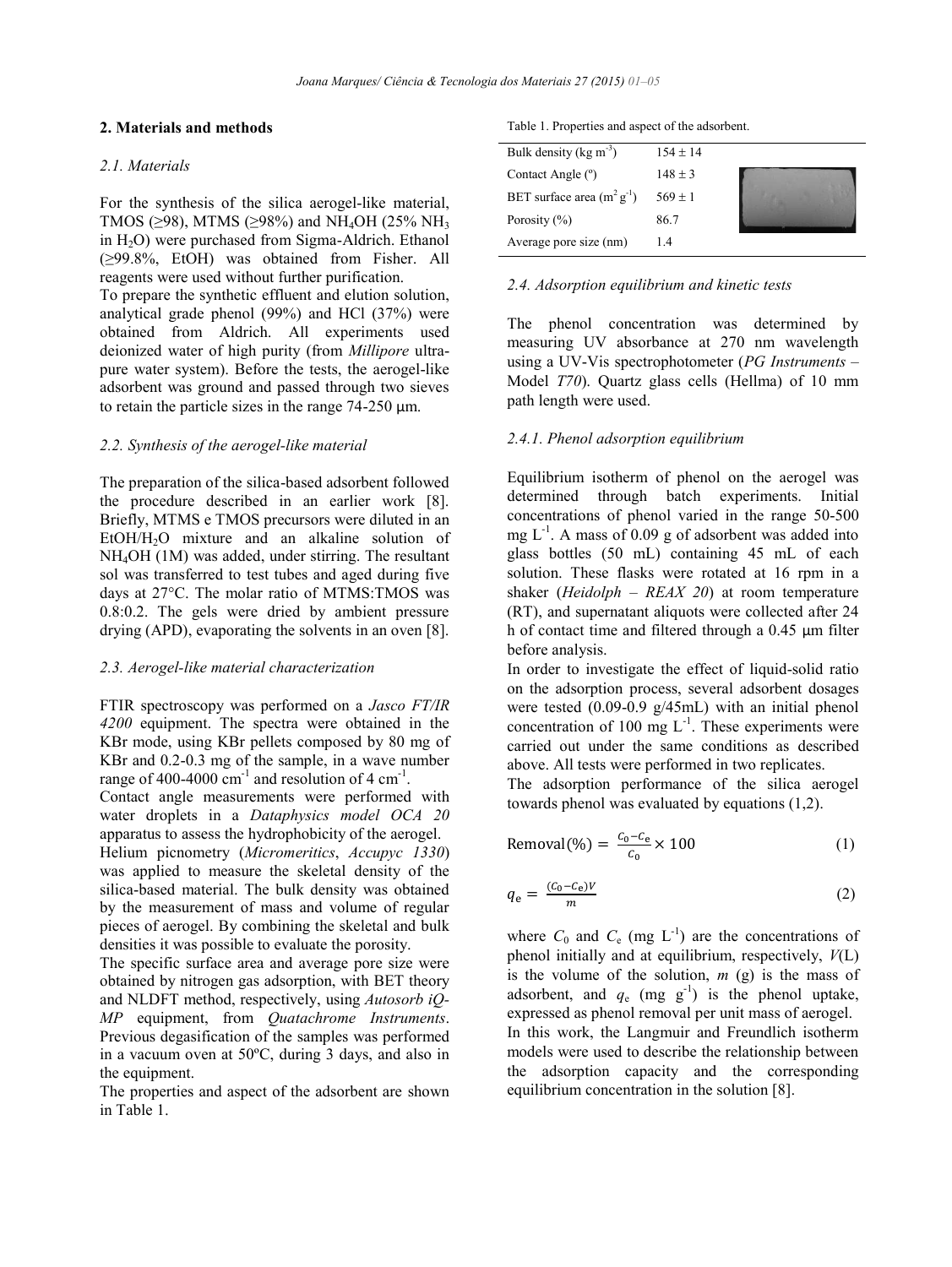# *2.4.2. Performance of the adsorbent in a perfectly stirred tank*

The performance of the adsorbent was evaluated by a perfectly stirred tank (11 cm of diameter and 12 cm of height), tested in batch conditions. This tank has a set of four parallelepiped baskets, where the adsorbent is placed, coupled to a rotational stirrer (*CAT - Model R50D*). For kinetic tests, 10 g of adsorbent and 1 L of phenol solution with initial concentration of 100 mg  $L^{-1}$  were poured into the tank under 150 rpm of stirring rate at RT. Samples for analysis were collected after contact times between 5 and 180 min. The phenol uptake on aerogel during time was modeled by the pseudo-first-order and pseudo-secondorder kinetic models, using the methodology described in a previous work [8].

# *2.4.3. Performance of the adsorbent in a fixed bed column*

A continuous flow adsorption experiment was conducted at RT in a fixed bed column (10 mm diameter; 100 mm height). 1.6 g of adsorbent was placed into the column and was compressed so as to decrease the interparticle voids. The phenol solution  $(50 \text{ mg } L^{-1})$  was fed to the column by a peristaltic pump (*GILSON Minipuls 3*) with a flow rate of 2 mL min<sup>-1</sup>. Samples were collected at the column outlet at different time intervals, during 3 h, and the phenol concentration was determined in order to obtain the breakthrough curve.

#### *2.5. Regeneration tests*

Industrially competitive adsorbents are required to be reusable. Thus, the feasibility of regeneration of the aerogel was also evaluated, using an acid solution and its effect on the phenol adsorption uptake. Elution experiments were performed using a 0.1 M hydrochloric acid solution as eluting agent. Phenol adsorption-desorption experiment was repeated four times by using the same adsorbent. The procedures of phenol adsorption were carried out under the same conditions as those used in section 2.4.3.

# **3. Results and discussion**

## *3.1. Equilibrium adsorption of phenol into the aerogel*

The adsorption equilibrium data of aerogel for phenol are shown in Fig. 1. From the termination coefficient analysis, it can be seen that Langmuir  $(R^2=0.961)$  and Freundlich  $(R^2=0.966)$  equations have similar values, although slightly higher for the later one. The Freundlich model was adopted for further comparisons in this work, as it has been successfully applied to describe the removal of organic contaminants from aqueous solutions by adsorption on heterogeneous surfaces. The model parameters found are:  $K_F$  =  $3.39 \times 10^{-1}$  (mg g<sup>-1</sup>(L mg<sup>-1</sup>)<sup>1/n</sup>);  $1/n = 0.709$ . The *n* value is higher than 1, which indicates that the adsorption of phenol on the aerogel is a favorable process, in the studied range of concentrations. The maximum percentage of phenol removed from the aqueous solution was 18.8% (with phenol initial concentration of 100 mg  $L^{-1}$ ). These results suggest a limited affinity between phenol and the aerogel.



Fig. 1. Experimental and calculated equilibrium data for adsorption of phenol on the aerogel.



Fig. 2. Effect of adsorbent dosage on phenol removal and adsorbent capacity.

The effect of adsorbent dosage on the adsorption of phenol is presented in Fig. 2. This is an important parameter because it determines the capacity of adsorbent for a given phenol concentration as well as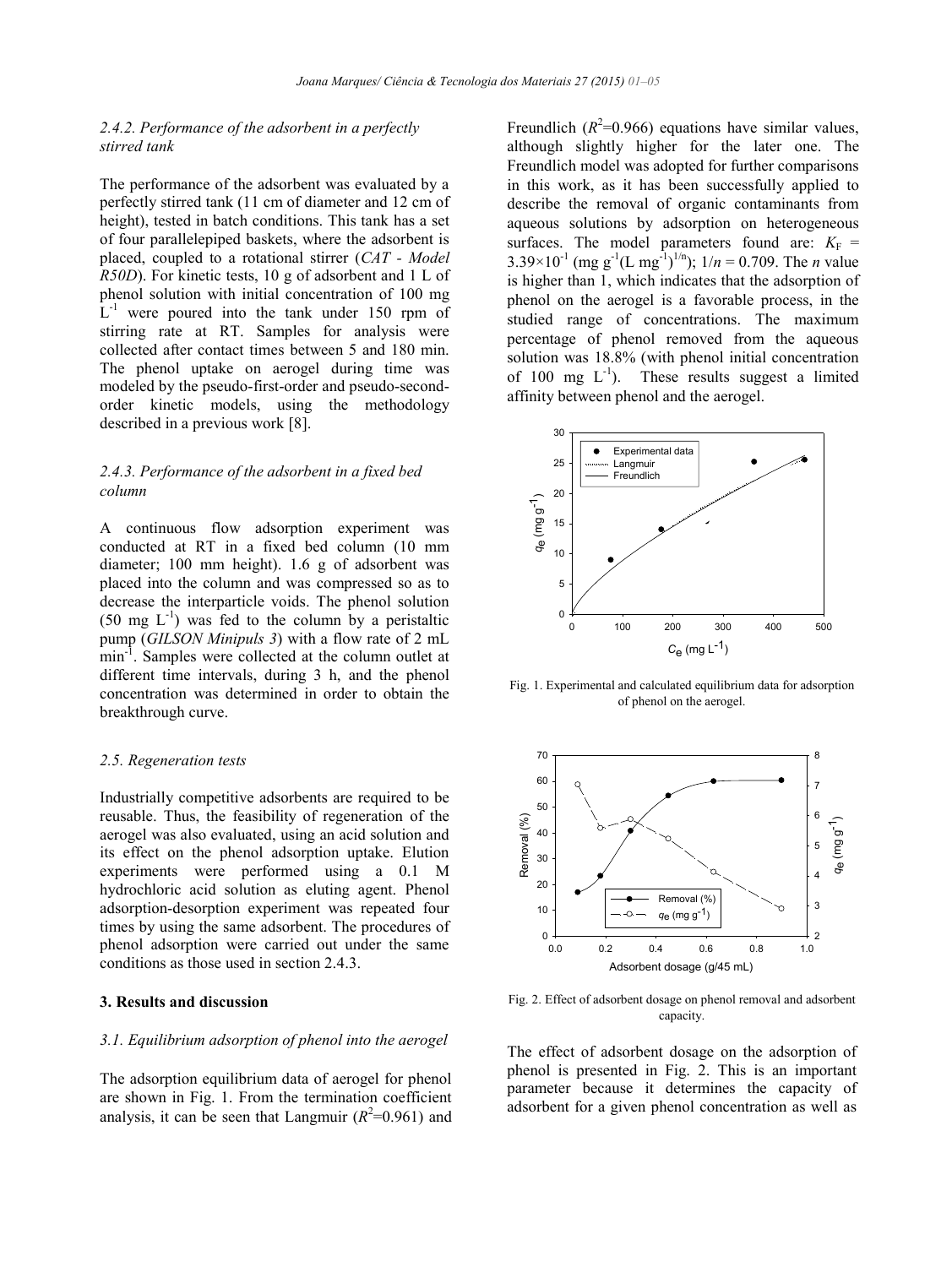the reaching of adsorbent-adsorbate equilibrium. The experimental data show that the percentage of removal of phenol increases by increasing the adsorbent dosage, while the adsorption capacity gradually decreases. This decrease observed in the adsorption capacity may be caused by sites that remain unsaturated during the adsorption process and/or due to partial agglomeration of the adsorbent [9]. The maximum adsorption capacity was found to be 7.0 mg  $g^{-1}$  at an adsorbent dosage of 0.09 g (liquidsolid ratio of 500). The increase in the percentage of removal is due to the availability of greater number of active sites of adsorbent. However, after a certain dosage, the increase of the percentage of removal is negligible, being the optimum amount 0.45g/45 mL, which corresponds to a phenol removal of 54% and a liquid-solid ratio of 100.

#### *3.2. Kinetic adsorption in a batch stirred tank*

The kinetics of phenol adsorption in a batch stirred tank was evaluated applying two different models. Fig. 3 shows experimental data and the best fitting corresponding to the pseudo-second-order model, with a termination coefficient of 0.99 and the following parameters:  $k_2 = 0.0125$  min g mg<sup>-1</sup>;  $q_e = 3.848$  mg g<sup>-1</sup>. The theoretical  $q_e$  value agrees well with the experimental one  $(3.448 \text{ mg g}^{-1})$ , corresponding to a removal of phenol of 33.4%. Fig. 3 also shows that more than 2 h are required to achieve equilibrium. These results indicate that both physical and chemical adsorption may have a role in the observed behavior, or it is difficult to access the active sites of the adsorbent surface [8]. Furthermore, the low value of the adsorption capacity (less than a  $q_e$  of 5.9 mg g<sup>-1</sup> estimated through the Freundlich model – see section 3.1) may be due to the fact that the adsorbent was not entirely confined into the baskets of the stirred tank.



Fig. 3. Adsorption kinetic of phenol on aerogel in a stirred tank  $(T = 20^{\circ}\text{C}, V = 1 \text{ L}, m = 10 \text{ g}, C_0 = 100 \text{ mg L}^{-1}).$ 

# *3.3. Kinetic adsorption in a fixed bed column (continuous)*

The aerogel performance was also evaluated through the breakthrough curve of a continuous fixed bed column. The breakthrough curve obtained at 50 mg  $L^{-1}$ of feed phenol concentration is shown in Fig. 4 (corresponding to the cycle 1). In this system, the equilibrium adsorption capacity can be determined from Eq. (3).

$$
q_{e} \text{ (mg g}^{-1}\text{)} = \frac{m_{adsorbed}}{m_{0}} = \frac{Q \int_{0}^{t_{F}} (C_{0} - C) dt}{m_{0}}
$$
 (3)

where  $m_{\text{adsorbed}}$  is the adsorbed mass in mg,  $m_0$  is the initial mass of adsorbent,  $Q$  is the flow rate  $(L \text{ min}^{-1})$ , *C*0 and *C* are the inlet phenol concentration and the outlet phenol concentration (mg  $L^{-1}$ ) at time *t*, respectively, and  $t_F$  is the time required for full bed exhaustion (min). Moreover, there are other important parameters to describe the behaviour of the system, namely the stoichiometric time  $(t_{ST})$ , estimated from Eq. (4), the break time  $(t_{bp})$  and the exhaustion time  $(t<sub>E</sub>)$ , being the later given by the times at which the outlet phenol concentration corresponds to 1% and 95% of the inlet phenol concentration, respectively.

$$
t_{\rm ST} \left( \min \right) = \int_0^{t_{\rm F}} \left( 1 - \frac{c}{c_0} \right) \mathrm{d}t \tag{4}
$$

From the breakthrough curve, the values of  $t_{bp}$ ,  $t_{ST}$  and  $t_E$  were 91, 107 and 118 min, respectively. The equilibrium adsorption capacity of phenol in the fixed bed column system was 6.6 mg  $g^{-1}$  (cycle 1) which is slightly higher than a  $q_e$  of 5.4 mg  $g^{-1}$  estimated through the Freundlich model. The obtained results indicate that this system leads to a better performance of the aerogel when compared with the stirred tank system, since it enables a better contact between aerogel and phenol.



Fig. 4. Breakthrough curves of phenol on aerogel in a fixed bed column (*T* = 20°C, *Q* = 2 mL min<sup>-1</sup>, *m* = 1.6 g, *C*<sub>0</sub> = 50 mg L<sup>-1</sup>).